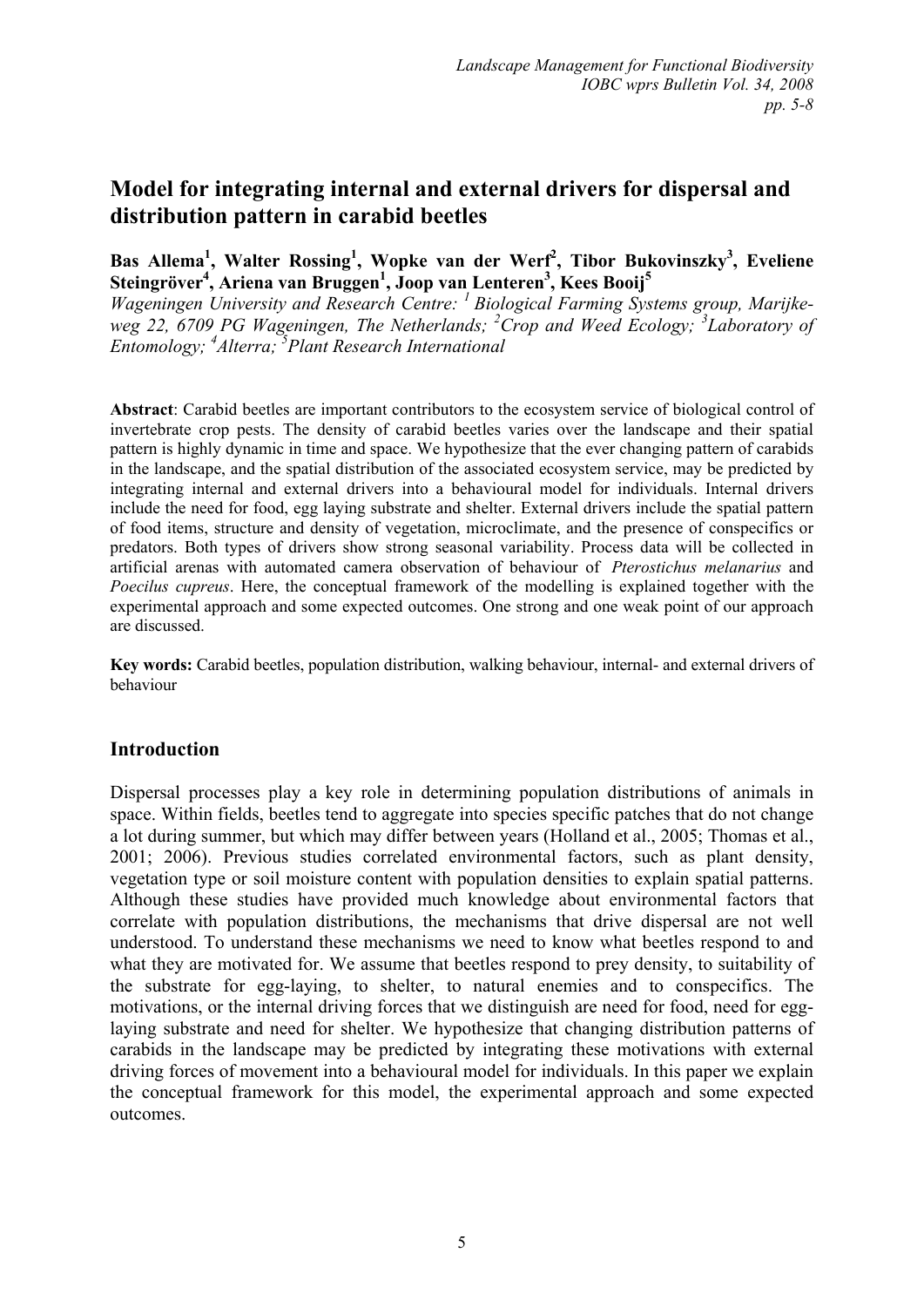#### **Conceptual framework**

In our conceptual framework (see Figure 1) we distinguish between internal and external driving forces of carabid walking behaviour. Based on data from earlier research on carabids we assume the need for food, egg-laying substrate and shelter as major internal driving forces (or motivation states) of carabid walking behaviour. The need for food can be defined by satiation state and the need for egg-laying substrate by egg maturity. Mols (1993) and others (see Table 1) quantified in detail walking behaviour in relation to satiation state. Egg maturity has not been related to walking behaviour in literature, but because beetles do have a clear preference for certain egg-laying substrates (Tréfás & Van Lenteren, 2004), we hypothesize that females that have mature eggs will adapt their walking behaviour till a suitable egglaying substrate is found. Satiation state and egg maturity have a strong interrelationship (Mols, 1993). Need for shelter plays a role at the end of the daily activity period and at the end of the season when beetles move to hibernation sites. How the need for shelter influences walking behaviour has not been studied yet. Satiation state, egg maturity and need for shelter are in this model assumed to be controlled by the circadian and annual cycle of beetles.



Figure 1. Relation diagram with external drivers of walking behaviour (top half of figure) and internal drivers (bottom half of figure).

We assume that the major external driving forces of walking behaviour are: availability of egg-laying substrate, prey availability and presence of shelter. The internal driving forces determine the beetles' motivation to show a particular walking behaviour, which is triggered and affected by external driving factors. The resulting behaviour determines whether a resource is found or not. In our model egg laying, prey consumption or finding a shelter has a feedback on walking behaviour through changes in motivation (egg maturity, satiation state or need for shelter) of the beetle. These feedback mechanisms are acting on the level of internal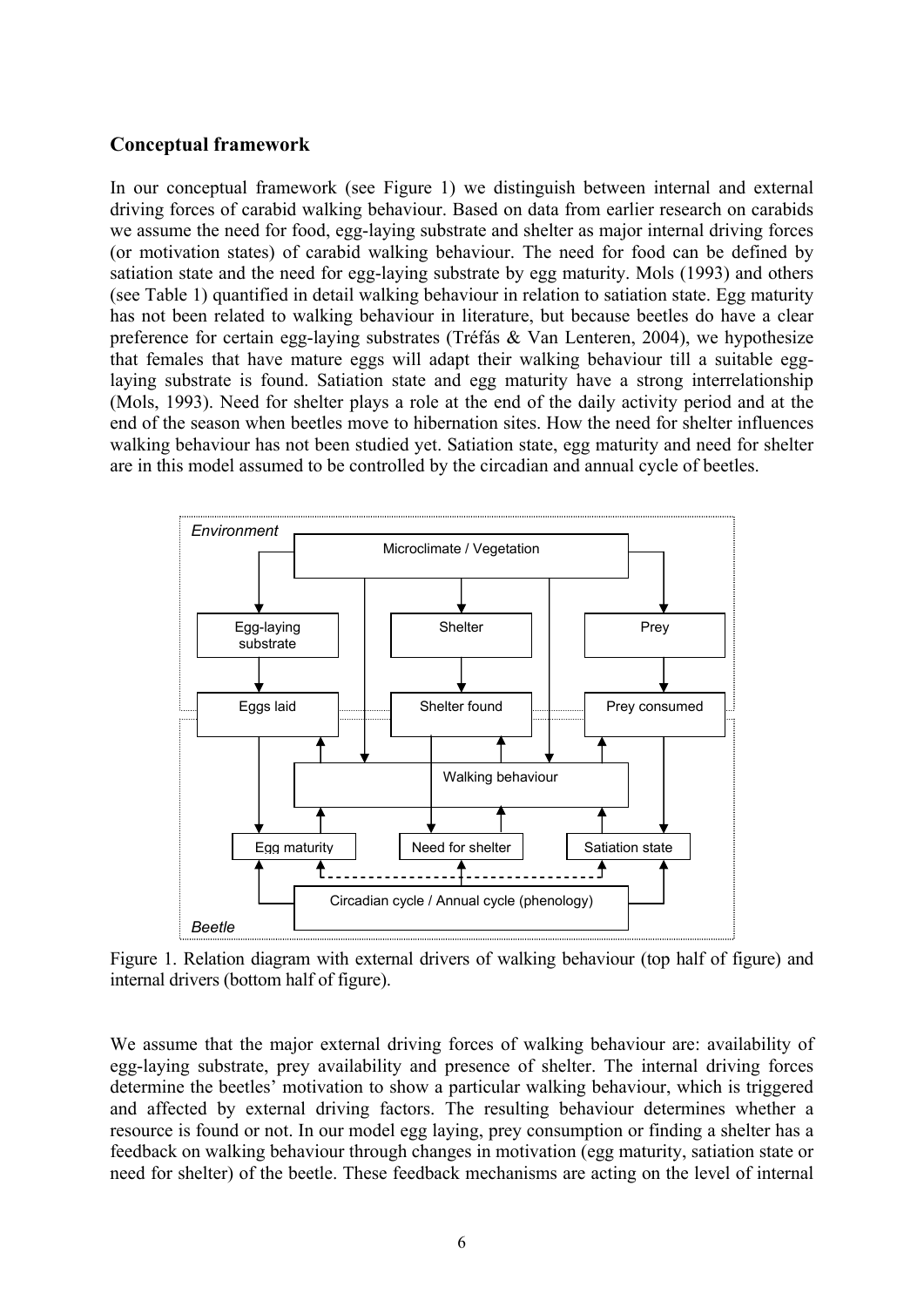physiology of the beetle. This integration level is essential for the model but it is not addressed in our experiments. Availability of egg-laying substrate, shelter and prey density are all three determined by local microclimate and by the structure, density and species composition of the vegetation and beetle density (see table 1 for references). Also, vegetation may have a direct effect on walking behaviour by the resistance it causes for movement (Jopp & Reuter, 2005).

| Relation                              | Reference                                               |
|---------------------------------------|---------------------------------------------------------|
| Satiation state – Walking activity    | Fournier & Loreau $(2001)$ – Ecol Entom 26              |
|                                       | Frampton et al. (1995) – Biological Conservation 71     |
| Satiation state – Walking behaviour   | Mols (1993) – PhD thesis, Wageningen University         |
|                                       | Wallin & Ekbom $(1994)$ – Pop Ecology                   |
| Vegetation density – Walking activity | Tréfás et al. (2003) – IOBC wprs Bulletin 26            |
| Microclimate – Walking activity       | Tréfás et al. (2003) – IOBC wprs Bulletin 26            |
|                                       | Thiele $(1977)$ – Carabid beetles in their environments |
| Phenology $-$ Egg load                | Basedow (1994) – in Descender et al. Carabid            |
|                                       | Beetles – ecology and evolution                         |
| Microclimate – Emergence pattern      | Holland et al. (2007) - Bulletin Entomol Res 97         |
| Microclimate – Egg-laying site        | Tréfás & Van Lenteren (2004) – Proc Netherlands         |
| availability                          | Entomol Soc Meeting 15                                  |

Table 1. Studies on some of the relationships that are shown in Figure 1.

This model concept is unique in that it couples external to internal drivers. Thomas et al. (2006), for example, directly link environmental driving factors to walking behaviour, but assume that beetles will always respond to these drivers in the same way. The coupling that we make between external and internal drivers is useful when motivation of beetles changes through the year, which we consider very likely. After emergence from their overwintering site or from the pupal stage, female beetles are expected to be motivated for foraging. But later in the season, as eggs are maturing, motivation will change to find a suitable egg-laying substrate. And at the end of the season, beetles will be motivated to find suitable overwintering sites.

## **Experimental approach**

The relationship between walking behaviour and the external and internal drivers mentioned above will be studied for two common carabid beetles which occur in arable land: *Pterostichus melanarius* and *Poecilus cupreus*. We selected these species because (1) they differ in their reproductive and overwintering strategies (summer *versus* winter larvae) and (2) because they are large enough to track with cameras in a laboratory setup. By comparing two species with contrasting reproductive and overwintering strategies we expect to gain greater insight in the seasonal variation on internal drivers.

Our first aim is to identify the environmental conditions which determine habitat quality for foraging and egg-laying. To do this we create arenas with two artificial habitats that are contrasting in one environmental condition. We will first test plant density, prey density and soil moisture content. By comparing prey encounter rate and the number of eggs laid in a nonchoice situation we hope to quantify habitat quality with respect to foraging and egg-laying.